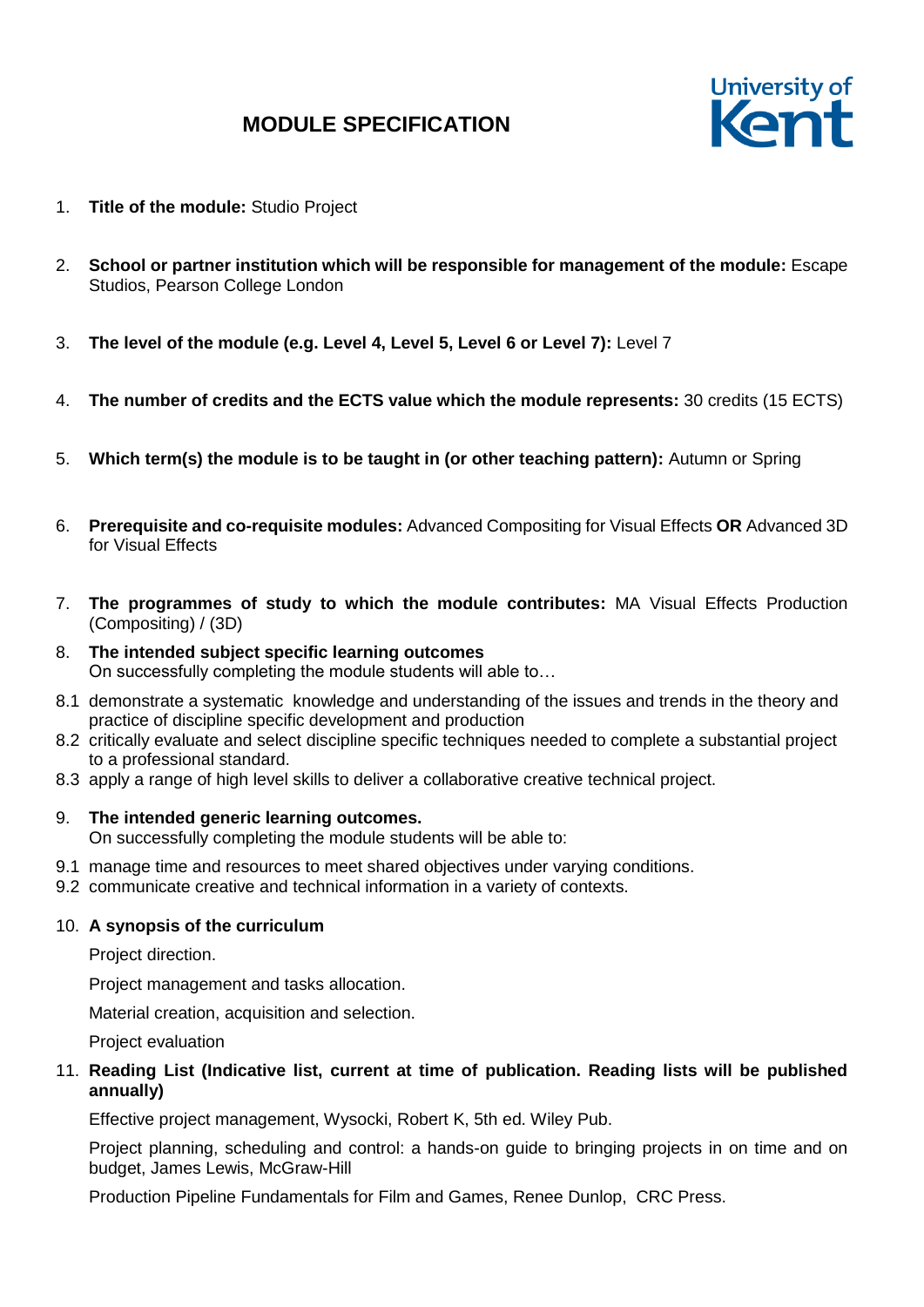## **MODULE SPECIFICATION**



The visual effects producer: understanding the art and business of VFX, Charles Finance, and Susan Zwerman. CRC Press

The VES handbook of visual effects: industry standard VFX practices and procedures, Jeffrey A. Okun and Susan Zwerman, Taylor & Francis.

The Game Production Handbook, Heather Maxwell Chandler, Jones & Bartlett Publishers, 2013.

#### *12.* **Learning and Teaching methods**

Tutors introduce theory and context of collaborative project work through initial meetings and directed study. Students undertake a collaborative project in a studio environment to meet a given brief. The project is supervised by tutors acting as producers, overseeing the allocation of tasks and monitoring progress and supported by studio assistants through regular formative feedback sessions.

Feedback sessions: 15 hours

Directed study: 285 hours

#### *13.* **Assessment methods.**

#### Collaborative Project 80%

Students will be required to be part of a team which will produce a project demonstrating personal and collective choices in techniques and approaches and their application to meet a professional quality brief. The scope of this project means that students will typically be working with others in a team to complete all the project requirements, with tutors acting as producers overseeing the process. The aim is to create a visually engaging and technically accomplished piece which demonstrates that they can follow a brief, work with appropriate guidelines, and be an effective team member. The key is to demonstrate skills that will be recognised as those used in professional production. (LO 8.1, 8.2, 8.3, 9.1)

Group presentation (20 minutes) 20% (LO 8.1, 8.2, 9.2)

This will take the form of a retrospective delivered as a 20 minute presentation, giving students the chance to show their work and reflect on the process and the outcome. It will demonstrate the depth of their understanding their area and its practical application during the project, and with cover the way that the group collaborated to meet the shared objectives.

#### *14. Map of Module Learning Outcomes (sections 8 & 9) to Learning and Teaching Methods (section 12) and methods of Assessment (section 13)*

| <b>Module learning outcome</b> |                        | 8.1 | 8.2 | 8.3 | 9.1 | 9.2 |
|--------------------------------|------------------------|-----|-----|-----|-----|-----|
| Learning/ teaching method      | <b>Hours allocated</b> |     |     |     |     |     |
| <b>Feedback Sessions</b>       | 15                     | 5   | 5   | 5   |     |     |
| <b>Directed Study</b>          | 285                    | 60  | 65  | 100 | 30  | 30  |
| <b>Assessment method</b>       |                        |     |     |     |     |     |
| <b>Collaborative Project</b>   |                        |     |     |     |     |     |
| <b>Presentation</b>            |                        |     |     |     |     |     |